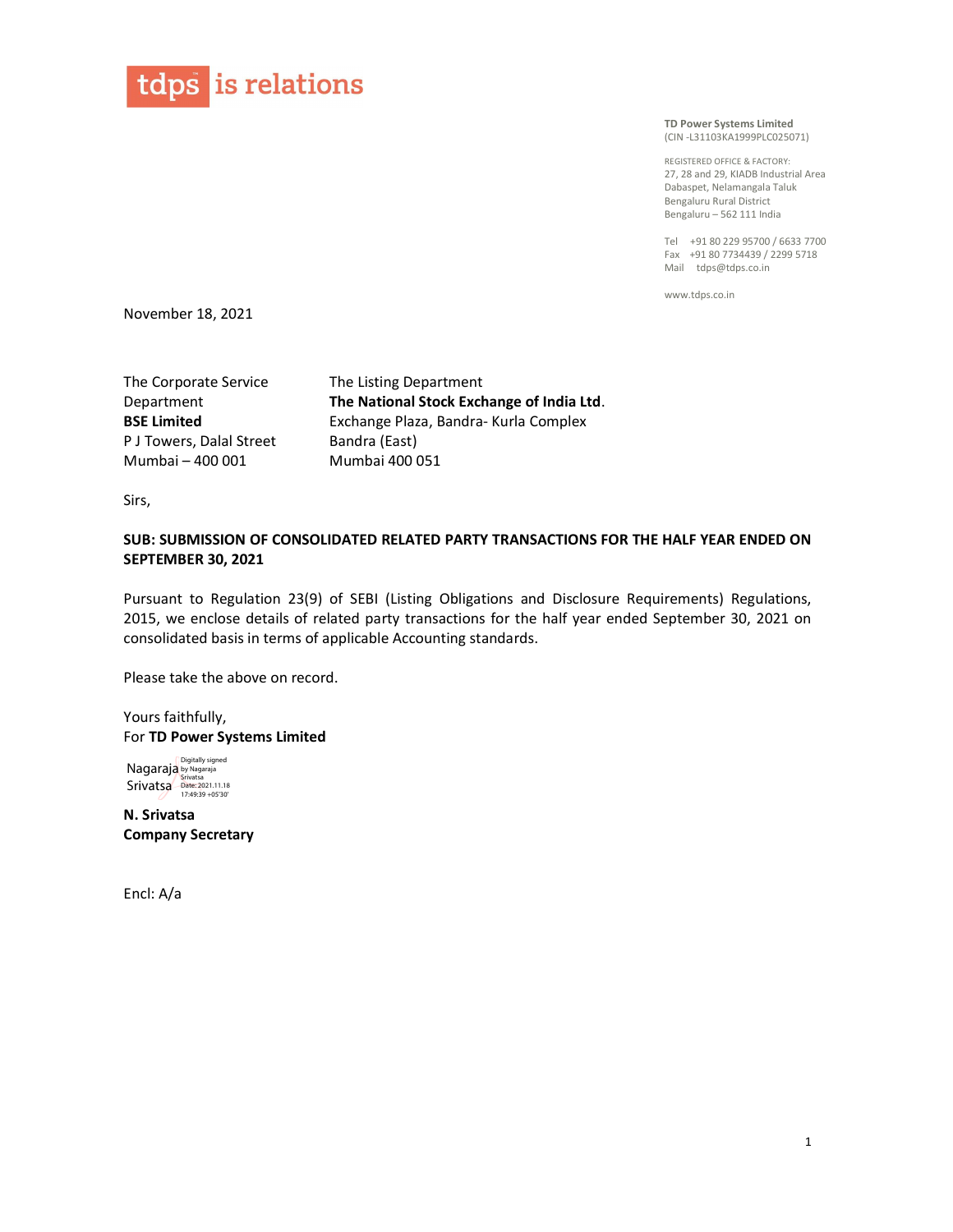

## DISCLOSURE OF RELATED PARTY TRANSACTIONS – ON CONSOLIDATED BASIS IN PURSUANCE WITH REGULATION 23(9) OF SEBI (LISTING OBLIGATIONS AND DISCLOSURE REQUIREMENTS)

| S.NO.         | <b>RELATED PARTY</b>                       | <b>RELATIONSHIP</b>                                               |  |
|---------------|--------------------------------------------|-------------------------------------------------------------------|--|
|               | Ravindu Motors Private Limited             | Companies in which director/relative of<br>director is interested |  |
| $\mathcal{P}$ | <b>Trident Automobiles Private Limited</b> |                                                                   |  |
| 3             | Nikhil Kumar, Managing Director            |                                                                   |  |
| 4             | Mohib Khericha, Director                   | Key management personnel                                          |  |
| 5             | N Srivatsa, Company Secretary              |                                                                   |  |
| 6             | M N Varalakshmi, CFO                       |                                                                   |  |

## RELATED PARTY TRANSACTIONS:

|                |                                | (Rs. in lakhs)                                                              |                                                    |                                                 |                                                 |  |
|----------------|--------------------------------|-----------------------------------------------------------------------------|----------------------------------------------------|-------------------------------------------------|-------------------------------------------------|--|
| S. No.         | <b>Nature of transactions</b>  | <b>Companies in which</b><br>director/relative of<br>director is interested |                                                    | Key management personnel                        |                                                 |  |
|                |                                | <b>Six Months</b><br>period<br>ended<br>30.09.2021                          | <b>Six Months</b><br>period<br>ended<br>30.09.2020 | <b>Six Months</b><br>period ended<br>30.09.2021 | <b>Six Months</b><br>period ended<br>30.09.2020 |  |
| $\mathbf{1}$   | <b>Directors Remuneration:</b> |                                                                             |                                                    |                                                 |                                                 |  |
|                | <b>Nikhil Kumar</b>            |                                                                             |                                                    |                                                 |                                                 |  |
|                | Short-term employee benefits   |                                                                             |                                                    | 205.81                                          | 123.95                                          |  |
|                | including commission of Rs.    |                                                                             |                                                    |                                                 |                                                 |  |
|                | 92.50 Lakhs (PY: Nil) which    |                                                                             |                                                    |                                                 |                                                 |  |
|                | was subject to approval of     |                                                                             |                                                    |                                                 |                                                 |  |
|                | Shareholder at Annual          |                                                                             |                                                    |                                                 |                                                 |  |
|                | General Meeting and            |                                                                             |                                                    |                                                 |                                                 |  |
|                | thereafter was approved at     |                                                                             |                                                    |                                                 |                                                 |  |
|                | the Annual General Meeting     |                                                                             |                                                    |                                                 |                                                 |  |
|                | Other long term employee       |                                                                             |                                                    | 9.64                                            | 9.18                                            |  |
|                | benefit                        |                                                                             |                                                    |                                                 |                                                 |  |
|                | Dividend                       |                                                                             |                                                    | 116.57                                          | 34.92                                           |  |
|                | Amount Outstanding at the      |                                                                             |                                                    | 4.74                                            | 6.88                                            |  |
|                | year end                       |                                                                             |                                                    |                                                 |                                                 |  |
| $\overline{2}$ | <b>Remuneration to Key</b>     |                                                                             |                                                    |                                                 |                                                 |  |
|                | <b>Managerial Personnel:</b>   |                                                                             |                                                    |                                                 |                                                 |  |
|                | <b>N</b> Srivatsa              |                                                                             |                                                    |                                                 |                                                 |  |
|                | Short-term employee benefits   |                                                                             |                                                    | 26.77                                           | 24.23                                           |  |
|                |                                |                                                                             |                                                    |                                                 |                                                 |  |

2